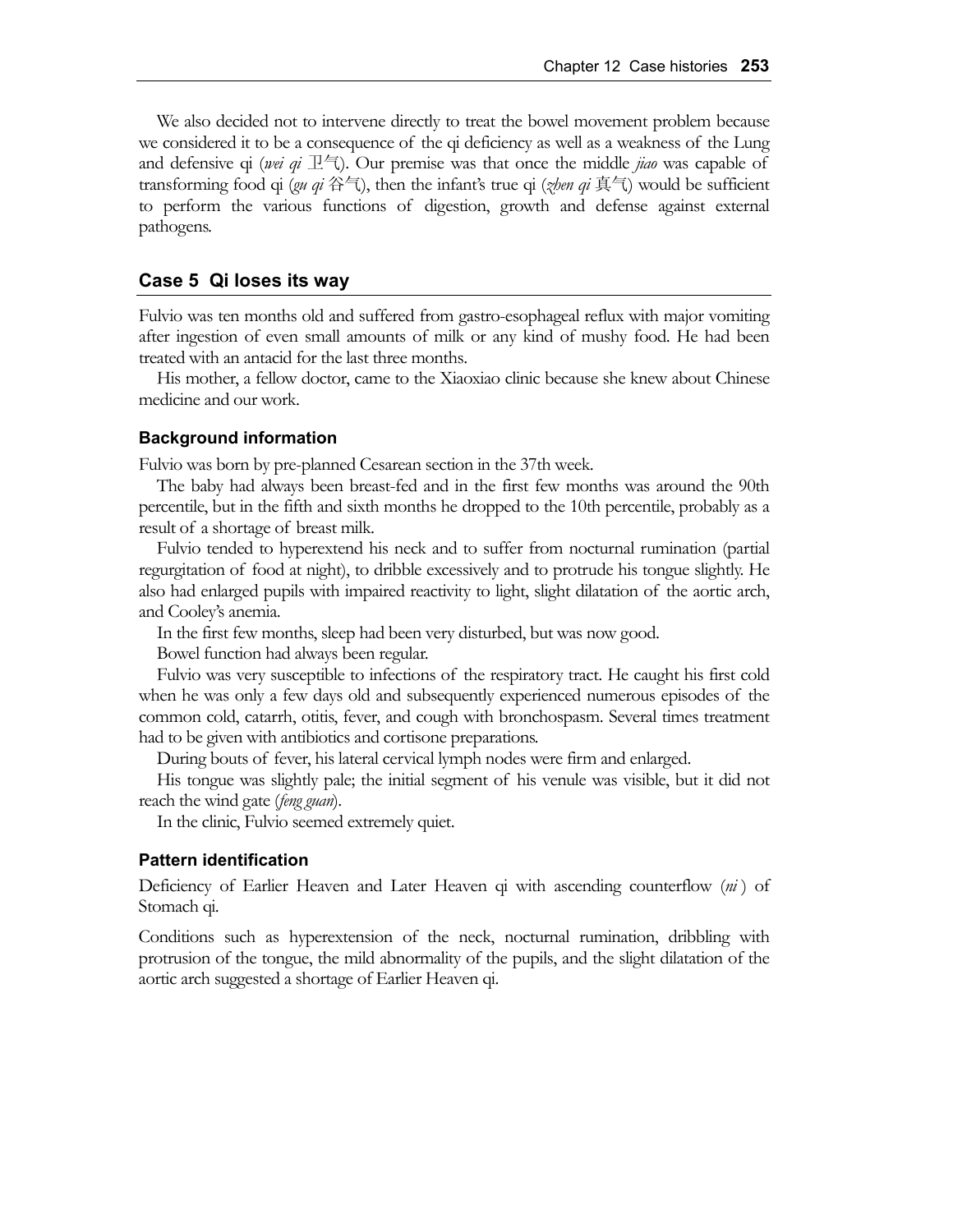Later Heaven also suffered as a result of this, with impairment of the functions of transforming Spleen qi and producing food qi (*gu qi* ), leading to symptoms of problems in the digestive system and delayed growth.

Qi had "lost its way," with Stomach and Lung qi moving upward, causing gastroesophageal reflux, vomiting and cough.

The general weakness of qi also interfered with the production of defensive qi (*wei qi*) and the Lung's function of diffusing qi, resulting in recurrent respiratory infections, catarrh and asthma.<sup>8</sup>

# **Treatment principle**

Nourish Kidney-*jing*, supplement the middle *jiao*, regulate Stomach qi and guide it downward, supplement Lung qi and transform phlegm.

## **Treatment**

# **Tuina**

- *Pijing* (Spleen), *Roufu* (Knead the Abdomen), *Jizhu* (Spinal Column), *Zusanli* (ST-36), *Pishu* (BL-20), all stimulated at length: To fortify the Spleen and Stomach.
- *Banmen* (Thick Gate), *Shouyinyang* (Hand Yin Yang), *Tianzhugu* (Celestial Pillar Bone) from the third session:

To regulate Stomach qi and guide it downward.

- *Shenjing* (Kidney), *Erma* (Two Men Mounting Horses), *Yongquan* (KI-1), together with *Shenshu* (BL-23) rapidly rubbing (*ca*) the lumbar area: To supplement the Kidney and *jing*.
- *Bagua* (Eight Trigrams), *Xielei* (Rib Side), *Danzhong* (CV-17), *Jianjiagu* (Scapula), *Feishu* (BL-13):
	- To supplement Lung qi and transform phlegm.
- *Xinmen* (Heart Gate):

To transform phlegm clouding the *shen* and obstructing the clear orifices.

## **Other methods**

Moxibustion at CV-12 Zhongwan, BL-20 Pishu and BL-23 Shenshu (from the third session).

# **Instructions for treatment at home**

Repeat the tuina sequence performed in the clinic.

Perform moxibustion at CV-12 Zhongwan, BL-20 Pishu and BL-23 Shenshu (from the third session onward).

Instruction was also given in the sequences to use when the child fell ill or had a fever (including *guasha*).

<sup>8</sup> For a comparison, see also case 2 "Bottleneck stops the food going down", case 4 "A baby who doesn't eat and doesn't grow" and case 10 "An engine always running".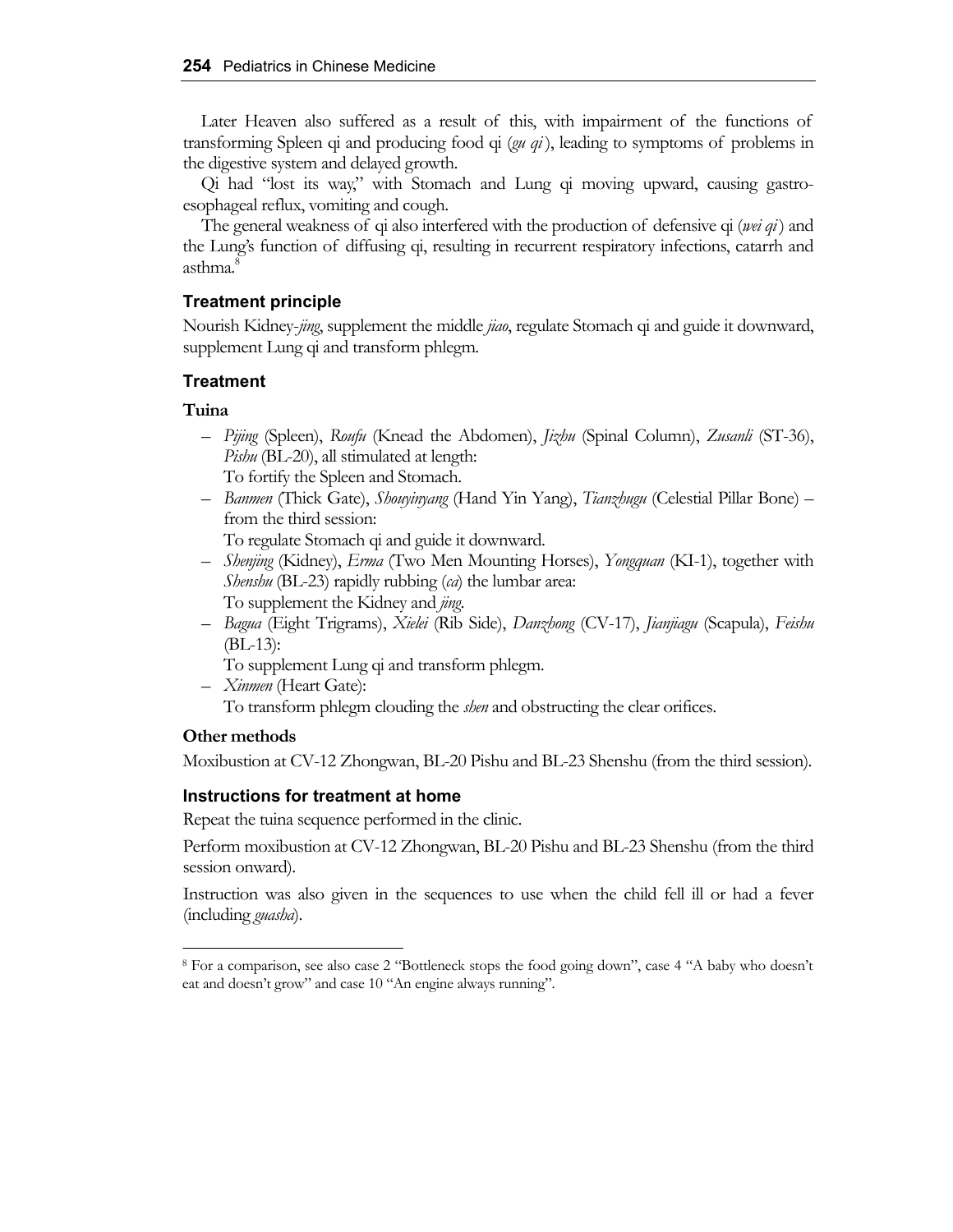### **Progress**

In the days following the first session, an improvement occurred in the productive cough, which meant that Fulvio no longer had to take antibiotics. At lunch, he ate a bit more, but he had trouble at supper and fits of coughing frequently caused vomiting.

By the time of the fourth session one month later, Fulvio had suffered from an episode of conjunctivitis, which had been treated with local antibiotics. He was eating more and vomiting less often. The antacid had been withdrawn and, in terms of weight, he had moved up to the 75th percentile.

Two months later at the seventh session, hyperextension of the neck, dribbling and nocturnal rumination seemed to have considerably diminished and he no longer had catarrh in the ears, eyes or nose. He was still very slow in feeding, but no longer vomited except "when he decides he doesn't want to eat any more."

**Treatment at home** was always carried out regularly.

#### **Follow-up**

By the time of the eighth session two months later, Fulvio no longer had the habit of hyperextending the cervical portion of the spine and it was extremely rare that his tongue protruded, but he still ruminated when asleep. Recent tests indicated an improvement in gastro-esophageal reflux. Fulvio had been administered a cortisone spray for a short period in view of the connection between coughing and reflux.

After three years, his mother wrote to us: "Fulvio improved when he was given tuina, but it is a pity that we didn't have the perseverance to continue. Now and then we treat KI-1, but I think that the pace of life in Milan and a mother who works full-time are factors that should be taken into consideration, in your study as well."

#### **Discussion**

In this case, it was essential to fortify, supplement and support the Spleen, Kidney and Lung, but it was also important to avoid wasting qi unnecessarily. What was required therefore was to clear away obstruction from the pathways of qi by transforming food accumulation and phlegm, to guide qi so that it moved in the correct direction by bearing Stomach and Lung qi downward, and to eliminate external pathogens whenever they attacked, which required consolidation of *wei qi*. 9

*Zusanli* (ST-36) is not only effective for supplementing, but also for regulating the movement of Stomach qi.

<sup>9</sup> The role of the Kidney and *jing* is mentioned in various passages in the *Nei Jing*: "The Kidney receives the *jing* of the five *zang* and six *fu* organs and stores it" (*Su Wen*, chapter 1); "*Jing* is the root of life" (*Su Wen*, chapter 4); and "At the beginning of human life, the *jing* is formed first and once the *jing* is formed, the brain and marrow are produced" (*Ling Shu*, chapter 10). However, the *Nei Jing* also points out the importance of qi flowing and not becoming blocked: "Fright, fear, anger, fatigue, activity, and rest can all result in changes. In a robust person, the qi will flow and one will not fall ill; in a weak person, the qi stagnates and illness results" (*Su Wen*, chapter 21).